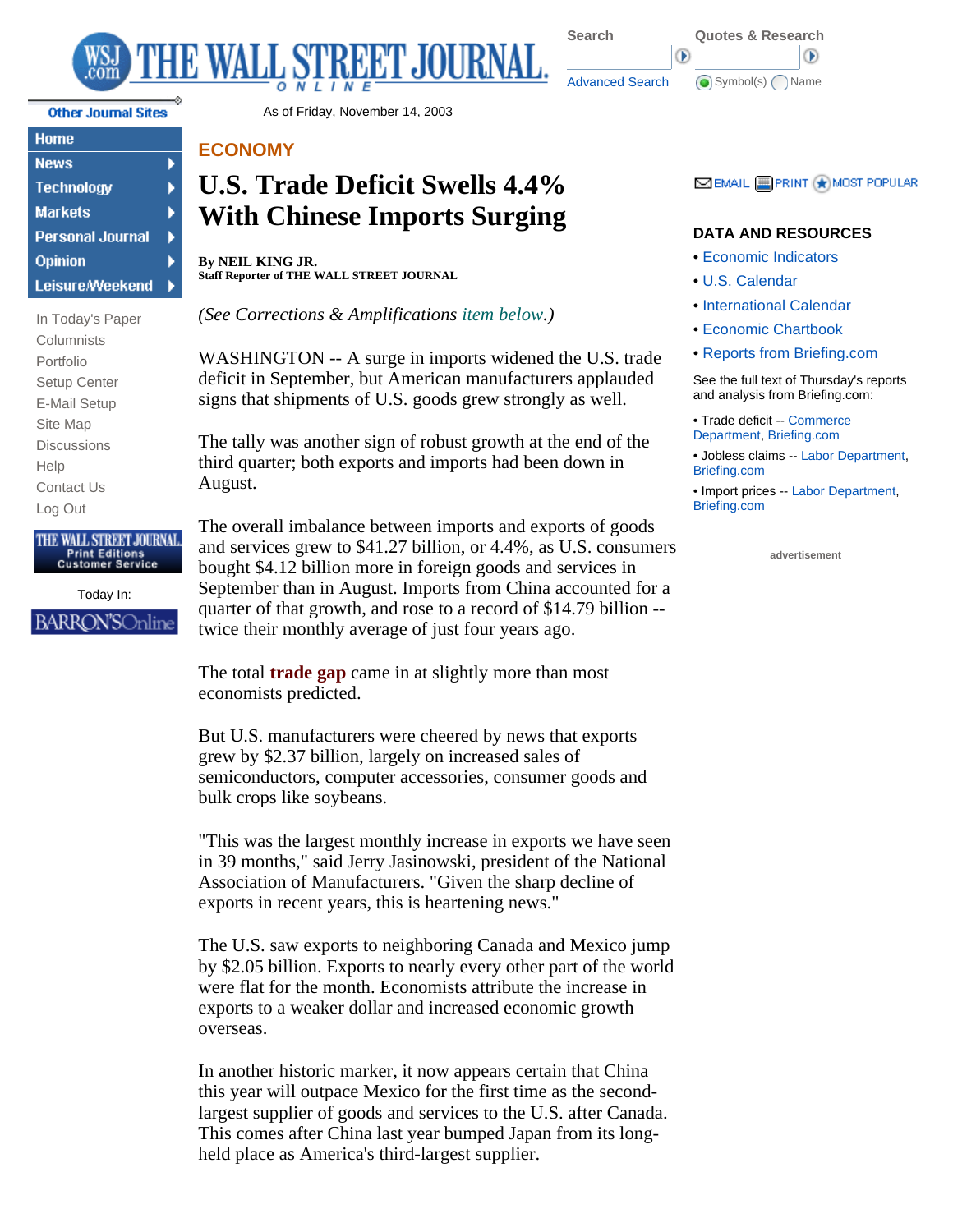#### ................................... @business on demand.

See your IT utilization maximized.

Mexico's exports to the U.S. in 2002 topped \$134.62 billion compared with \$125.19 billion from China. Through September, China's exports were \$108.61 billion compared with \$101.93 billion from Mexico.

#### **WIDENING GAP**



China's booming sales will undoubtedly increase pressure on Beijing to loosen its tight control on the national currency. Many members of Congress and U.S. manufacturers believe China is maintaining an unfair trade advantage by keeping the yuan undervalued. There is also a growing movement among harder hit U.S.

companies to seek trade protections against cheaper Chinese imports.

The September trade deficit with China, \$12.69 billion, was the third monthly record in a row. U.S. exports to China in September grew by just \$60 million, with totals well below the figures in March and June. At the current rate, the U.S. looks set to rack up an annual **trade gap** with China exceeding \$120 billion, far wider than the \$103 billion last year.

TEM.

#### @ Your Service

Trade 5 Free @ Lind-Waldock. Click Now! FREE report! Get your Stock Market Outlook. CLICK HERE More Insights. Better Decisions. Visit The Business Insight Center. IBM Global Services on demand thinking. Financial Workstations at PC Prices Middleware is Everywhere. See it with WebSphere software. Avoid the lines. continental.com checkin. Give the perfect gift: The Online Journal Order Free Annual **Reports** 

Order Free Fund **Prospectuses** 

The overall import surge came largely on the strength of increased purchases of cars and car parts as well as televisions, VCRs, computer goods, telephones and pharmaceuticals.

Japan's exports to the U.S. grew only slightly, by \$200 million, while other Pacific Rim countries also posted small increases.

Mr. Jasinowski, whose organization represents 14,000 U.S. manufacturers, said he anticipated still wider trade deficits in coming months as the world economy continued to revive. But



**Personalized Home Page Setup** Put headlines on your homepage about the companies, industries and topics that interest you most.

"improving economic conditions abroad in 2004 and continued realignment of the dollar should support stronger export growth and an improving trade balance starting in the middle of next year," he said.

#### **Jobless Claims Rise by 13,000**

Separately, the Labor Department reported the number of U.S. workers filing first-time applications for unemployment benefits rose slightly last week, though the volume of filings remained at levels economists associate with a stable-to-improving labor market. Initial jobless claims, a widely followed indicator of job-market activity, rose by 13,000 to 366,000 in the week ended Nov. 8. It marked the sixth-consecutive week that claims have been below 400,000, which economists say indicates the stable-to-improving job market. The four-week average continued to decline, moreover, dropping to a 32-month low of 375,250.

Economists had expected claims to increase by 17,000, according to a survey by Dow Jones and